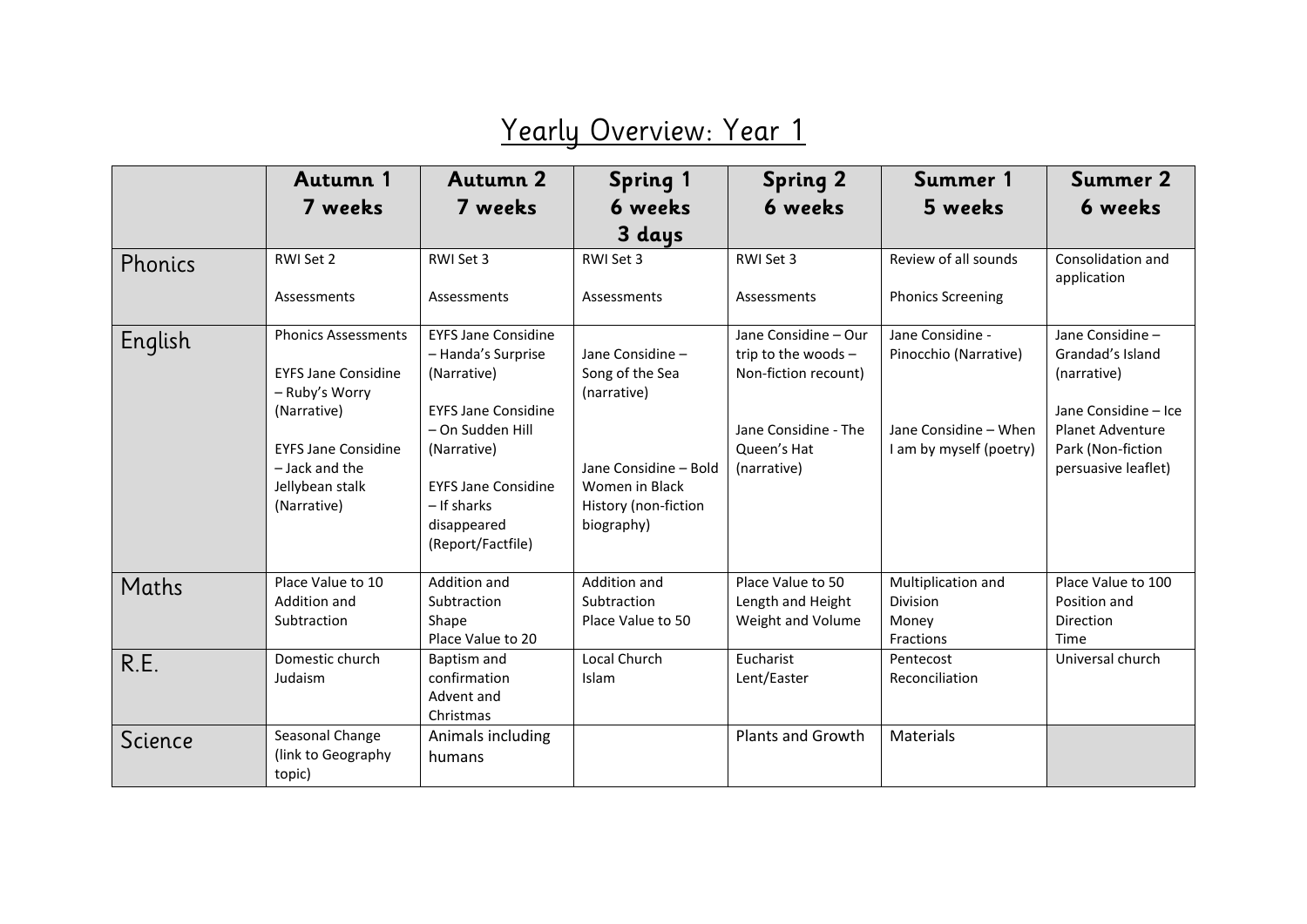| History                                | The Great Fire of<br>London                                  |                                                                            | <b>Grace Darling</b>                                            | Toys (changes within<br>living memory)       |                                                     | <b>Neil Armstrong</b>                          |
|----------------------------------------|--------------------------------------------------------------|----------------------------------------------------------------------------|-----------------------------------------------------------------|----------------------------------------------|-----------------------------------------------------|------------------------------------------------|
| Geography                              |                                                              | What's the<br>Weather?<br>(link to Science topic)                          | Our Local Area &<br>Our School                                  |                                              | Our Country                                         | Our World                                      |
| Art                                    | Art of Durham -<br>miners<br>Self portraits<br>Colour wheels | Printing and<br>pattern - linked to<br>stories of different<br>cultures    | Collage<br>Seaside/materials                                    | <b>Textiles</b>                              | Drawing - plants                                    | 3D Form -<br>animals                           |
| D&T                                    |                                                              | Finger/hand puppets<br>(textiles) - felt<br>animals                        |                                                                 | Mechanics (making<br>old toys)               | Food Technology<br>(Fruit Salad)                    |                                                |
| Music<br>(Kapow)                       | Pulse and Rhythm<br>(All About Me)                           | Classical music,<br>dynamics and tempo<br>(Animals)                        | <b>Musical Vocabulary</b><br>(under the Sea)                    | Timbre and rhythmic<br>patterns (Fairytales) | Pitch and Tempo<br>(Superheroes)                    | Vocal and Body<br>Sounds (By the sea)          |
| Computing<br>(Kapow)                   | Getting started -<br>navigating around a<br>computer         | Algorithms<br>Unplugged                                                    | Programming:Beebot                                              | Digital Imagery                              | Introduction to Data                                | Rocket to the Moon                             |
| P.E. (MrS)                             | Game<br>Skills Sending and<br>Receiving                      | Movement and<br><b>Motor Skills</b>                                        | <b>Games skills</b><br>Kicking                                  | <b>Net/Wall Games</b>                        | <b>Games Skills</b><br><b>Striking and Fielding</b> | Athletics                                      |
| P.E. (Mrs.<br><b>B/Sports</b><br>Cool) | Game Skills - Rolling<br>and Bowling<br>Dance (coach)        | <b>Game Skills</b><br>Throwing and<br>Catching (small<br>balls & beanbags) | <b>Game Skills</b><br>Throwing and<br>Catching (Large<br>balls) | <b>Gymnastics</b>                            | <b>Games Skills</b><br><b>Bouncing</b>              | <b>Game Skills</b><br>Sending and<br>Receiving |
| French                                 |                                                              |                                                                            |                                                                 |                                              |                                                     |                                                |
| <b>PSHE</b>                            | Family and<br>Relationships                                  | Safety and the<br><b>Changing Body</b>                                     | Health and<br>Wellbeing                                         | Health and<br>Wellbeing                      | Citizenship                                         | Economic Wellbeing<br>and Transition           |